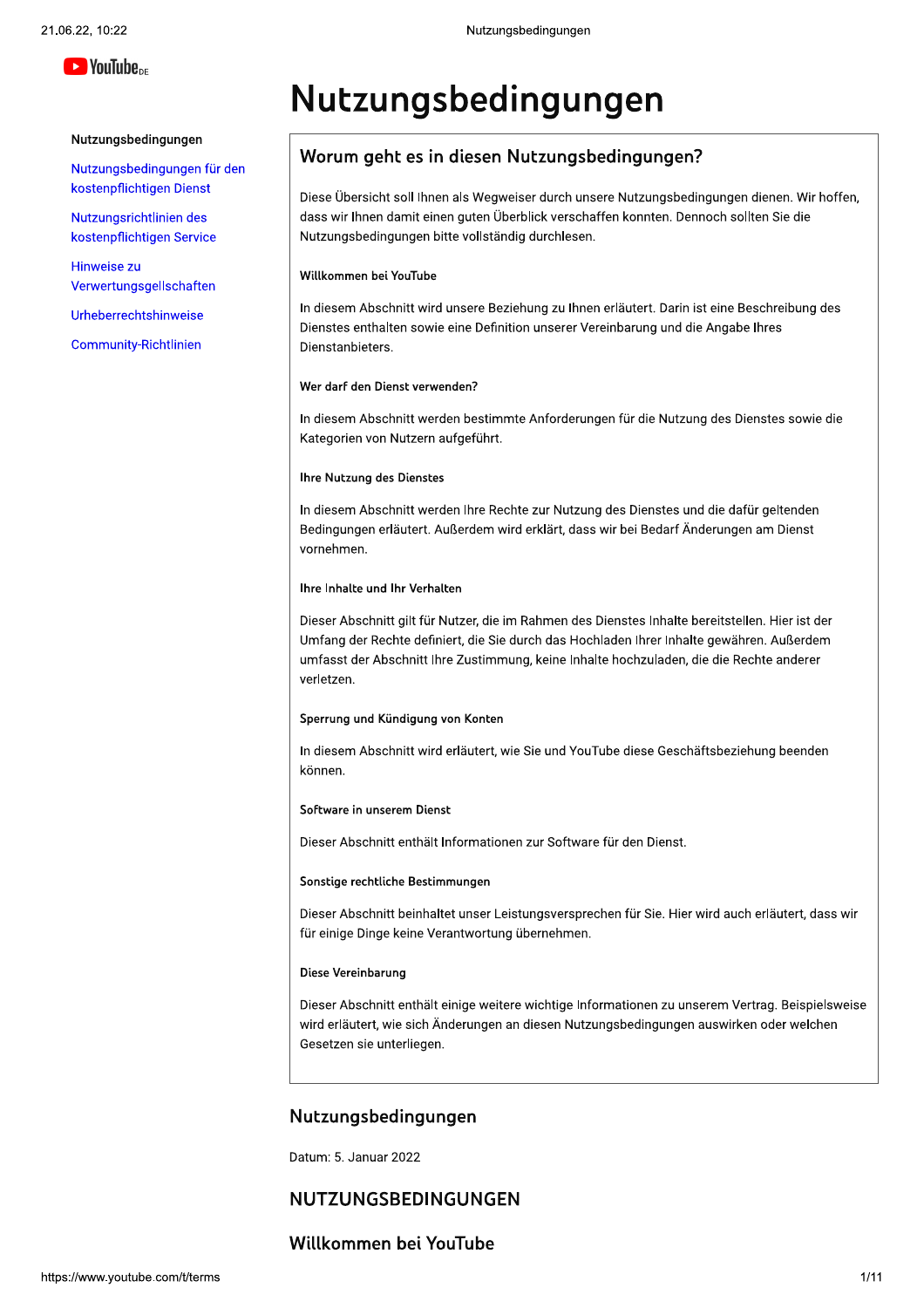#### Einführung

Vielen Dank, dass Sie die YouTube-Plattform und die Produkte, Dienste und Funktionen verwenden, die wir Ihnen im Rahmen dieser Plattform (in diesem Dokument gemeinsam als "Dienst" bezeichnet) zur Verfügung stellen.

#### **Unser Dienst**

Der Dienst bietet die Möglichkeit, Videos sowie andere Inhalte zu entdecken, anzusehen und zu teilen; ein Forum für Menschen, um weltweit interagieren, sich informieren und einander inspirieren zu können; und eine Distributionsplattform für Urheber kreativer Inhalte und Werbetreibende, große wie kleine. Weitere Informationen zu unseren Produkten und ihrer Verwendung finden Sie in der YouTube-Hilfe. Unter anderem können Sie sich dort über YouTube Kids, das YouTube-Partnerprogramm sowie kostenpflichtige Mitgliedschaften und Käufe auf YouTube informieren.

Lesen Sie gerne auch mehr zur Nutzung von Inhalten auf anderen Geräten wie Ihrem Fernseher, Ihrer Spielekonsole oder selbst Google Home.

#### Dienstanbieter

Die Gesellschaft, die den Dienst im Europäischen Wirtschaftsraum und in der Schweiz zur Verfügung stellt, ist Google Ireland Limited, eine nach irischem Recht eingetragene und betriebene Gesellschaft (Registernummer: 368047) mit Sitz in Gordon House, Barrow Street, Dublin 4, Irland (als "YouTube", "wir", "uns" oder "unser/e" bezeichnet). Verweise in diesen Nutzungsbedingungen auf die "verbundenen Unternehmen" von YouTube beziehen sich auf die Unternehmen der Unternehmensgruppe Alphabet Inc. gemäß §§ 15 ff. Aktiengesetz.

#### Anwendbare Nutzungsbedingungen

Ihre Nutzung des Dienstes unterliegt diesen Nutzungsbedingungen, den YouTube Community-Richtlinien, den allgemeinen YouTube-Richtlinien sowie den Richtlinien zu Sicherheit und Urheberrecht (zusammen als "Vereinbarung" bezeichnet). Unsere gemeinsame Vereinbarung beinhaltet außerdem die Informationen zu Anzeigenrichtlinien für Werbetreibende, wenn Sie Werbung oder Sponsoring auf dem Dienst betreiben oder bezahlte Werbung in Ihre Inhalte integrieren.

Bitte lesen Sie diese Vereinbarung sorgfältig durch und machen Sie sich mit den Regelungen vertraut. Die Nutzung des Dienstes setzt voraus, dass Sie der Vereinbarung zustimmen.

# Wer darf den Dienst verwenden?

#### Mindestalter

Sie können den Dienst nutzen, wenn Sie mindestens 16 Jahre alt sind.

Kinder jeden Alters können den Dienst und YouTube Kids (sofern verfügbar) nutzen, soweit ein Elternteil oder Erziehungsberechtigte dieser Nutzung zustimmt.

#### Erlaubnis von Eltern oder Erziehungsberechtigten

Wenn Sie unter 18 Jahre alt sind, benötigen Sie die Erlaubnis Ihrer Eltern oder Erziehungsberechtigten, um den Dienst zu nutzen. Bitten lesen Sie diese Vereinbarung gemeinsam mit ihnen durch.

Wenn Sie als Elternteil oder Erziehungsberechtigter der Nutzung des Dienstes durch Ihr Kind zustimmen, unterliegen Sie den Bedingungen dieser Vereinbarung und sind verantwortlich für die Aktivitäten Ihres Kindes auf diesem Dienst.

Informationen und Ressourcen für Eltern (inkl. Informationen wie ein Kind unter 16 Jahren den Dienst und YouTube Kids nutzen kann) finden Sie in der YouTube-Hilfe und bei Family Link von Google.

#### Unternehmen

Wenn Sie den Dienst im Namen eines Unternehmens oder einer Organisation nutzen, bestätigen Sie uns gegenüber, dass Sie befugt sind, stellvertretend für diese Rechtspersönlichkeit zu handeln, und erklären sich für diese rechtsverbindlich mit der Geltung dieser Vereinbarung einverstanden.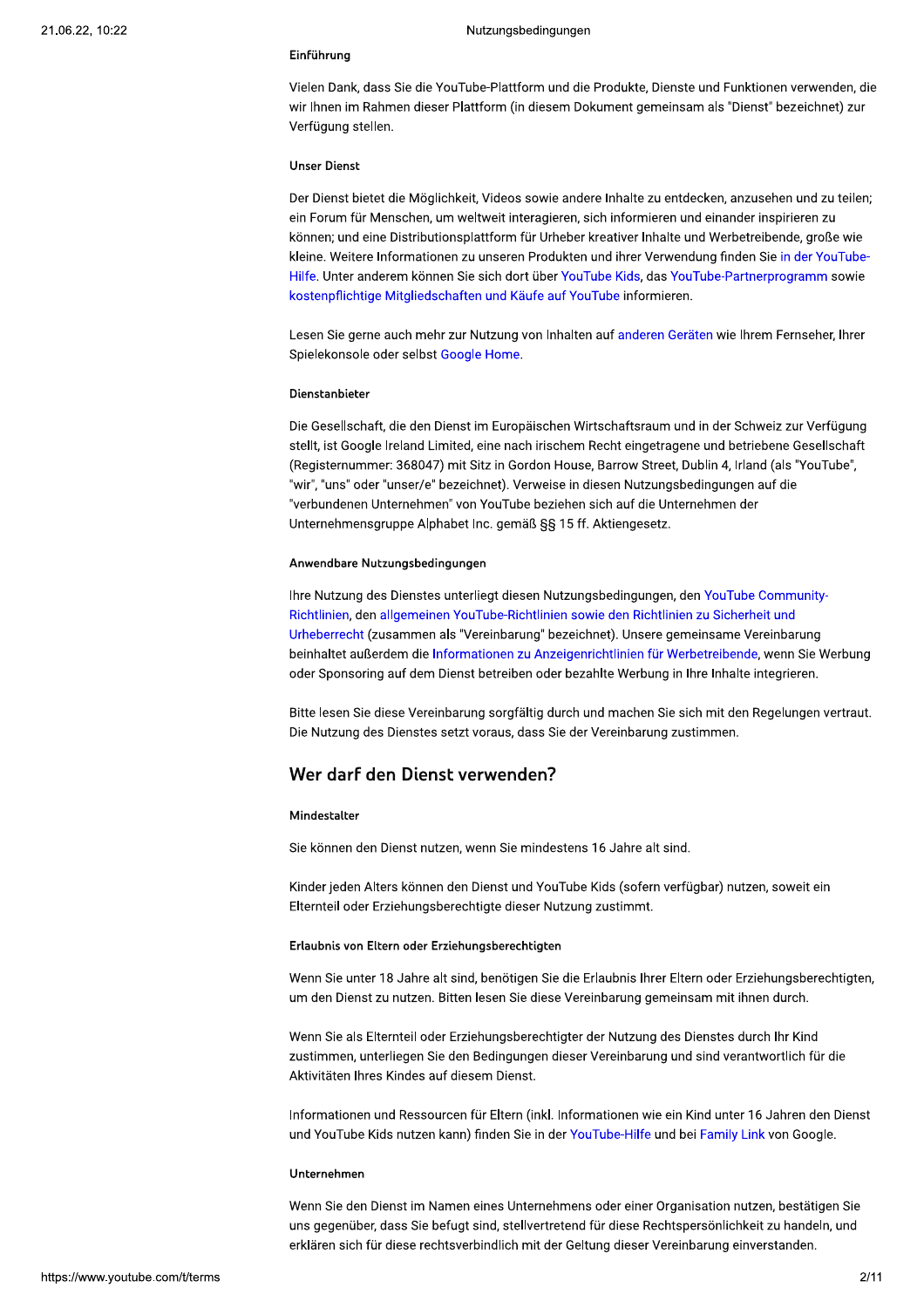Nutzungsbedingungen<br>
Ihre Nutzung des Dienstes<br>
Inhalte im Dienst<br>
Die Inhalte im Dienst umfassen Video, Audio (z. B. Musik und andere Tonaufnahmen), Grafiken, Fotos,<br>
Text (z. B. Kommentare und Skripte), Kennzeichen (eins beispielsweise gegen die Community-Richtlinien oder gegen das Gesetz verstoßen, können Sie uns dies melden. ist für diese Inhalte ein Anbieter von Hosting-Diensten. Die Inhalte unterliegen der Verantwortung der Person oder Rechtspersönlichkeit, die diese im Rahmen des Dienstes einstellt und zugänglich machi<br>Wenn Sie Inhalte sehe

Sie müssen einen YouTube-Kanal erstellen, wenn Sie zusätzliche Funktionen nutzen möchten. beispielsweise um Videos einzustellen, zu kommentieren oder eigene Playlists zu erstellen. Erfahren Sie, wie Sie Ihren eigenen YouTube-Kanal erstellen können.

Behandeln Sie Ihr Passwort bitte vertraulich, um Ihr Google-Konto zu schützen. Sie sollten das Passwort für Ihr Google-Konto nicht bei Anwendungen von Drittanbietern wiederverwenden. Finden Sie weitere Informationen dazu, wie Sie Ihr Google-Konto schützen. Unter anderem erfahren Sie, wie Sie vorgehen sollten, wenn Sie von der unbefugten Nutzung Ihres Passworts oder Google-Kontos erfahren.

### Ihre Daten

In unserer Datenschutzerklärung wird erläutert, wie wir mit Ihren personenbezogenen Daten umgehen und Ihre Daten schützen, wenn Sie den Dienst nutzen. In der YouTube-Kids-Datenschutzerklärung stehen weitere Informationen zu unserem Umgang mit dem Datenschutz im Hinblick auf YouTube Kids.

Wir halten uns bei der Verarbeitung der durch Sie hochgeladenen Audio- oder audiovisuellen Inhalte an die YouTube-Auftragsdatenverarbeitungsbedingungen. Eine Ausnahme bilden Inhalte, die Sie zu persönlichen oder familiären Zwecken hochgeladen haben. Weitere Informationen.

Hinblick auf YouTube Kids.<br>Wir halten uns bei der Verarbeitung der durch Sie hochgeladenen Audio- oder audiovisuellen Inhalte<br>an die YouTube-Auftragsdatenverarbeitungsbedingungen. Eine Ausnahme bilden Inhalte, die Sie zu<br>p

zulässig:

- 1. Auf jegliche Teile des Dienstes oder der Inhalte zuzugreifen sowie diese zu vervielfältigen, herunterzuladen, zu verbreiten, zu übersenden, zu übertragen, anzuzeigen, zu verkaufen, zu lizenzieren, zu ändern, anzupassen oder anderweitig zu verwenden, ausgenommen (a) in der Art und Weise, wie sie im Dienst genehmigt wurde; oder (b) nach vorheriger Genehmigung durch YouTube in Textform und, sofern relevant, durch die jeweiligen Rechteinhaber oder (c) soweit durch anwendbares Recht gestattet.
- 2. Den Dienst oder die sicherheitsbezogenen Funktionen des Dienstes zu umgehen, zu deaktivieren, betrügerisch zu verwenden oder anderweitig zu beeinträchtigen (dies betrifft auch dahin gehende Versuche). Es ist außerdem nicht gestattet, sonstige Funktionen des Dienstes zu umgehen, zu deaktivieren, betrügerisch zu verwenden oder anderweitig zu beeinträchtigen (dies betrifft auch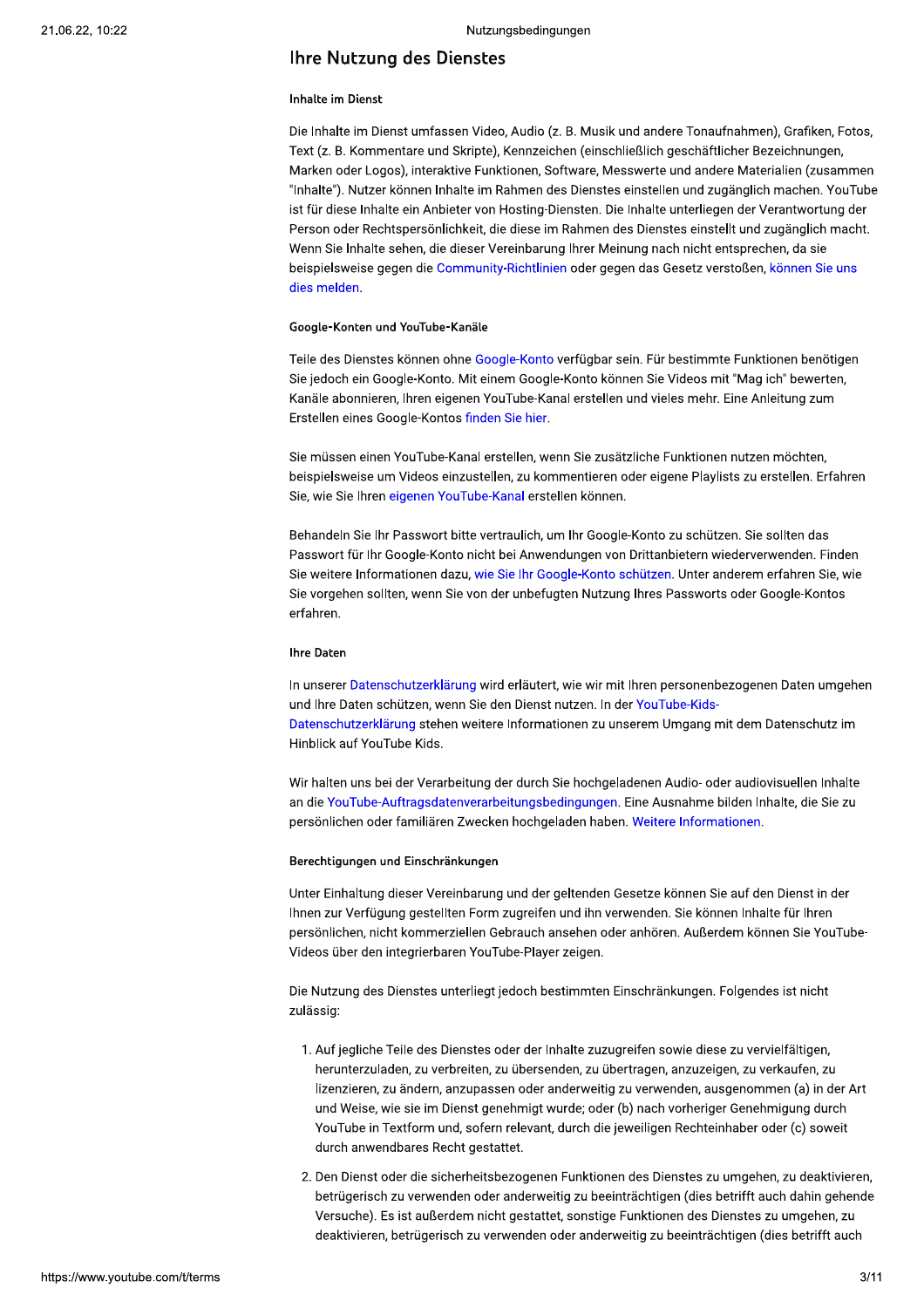dahin gehende Versuche), die (a) das Kopieren bzw. die anderweitige Nutzung der Inhalte verhindern bzw. beschränken oder (b) die Nutzung des Dienstes bzw. der Inhalte einschränken.

- 3. Mit automatisierten Verfahren (z. B. Robotern, Botnets oder Scrapern) auf den Dienst zuzugreifen, ausgenommen (a) über öffentliche Suchmaschinen gemäß der Robots.txt-Datei von YouTube, (b) nach vorheriger Genehmigung durch YouTube in Textform oder (c) soweit durch anwendbares Recht gestattet.
- 4. Informationen zu erfassen oder zu verwenden, die eine Person identifizieren könnten (z. B. das Sammeln von Nutzernamen oder Gesichtern), sofern diese Person dies nicht zulässt oder dies gemäß obigem 3. Abschnitt gestattet ist.
- 5. Den Dienst zu verwenden, um unverlangte Werbe- oder kommerzielle Inhalte oder andere unerwünschte oder unzumutbare Belästigungen (Spam) zu verbreiten.
- 6. Fehlerhafte Messwerte von tatsächlichen Nutzer-Interaktionen mit dem Dienst hervorzurufen oder dazu zu ermutigen. Dazu gehört beispielsweise, Personen zu bezahlen oder sonstige Anreize zu schaffen, um die Aufrufe, "Mag ich"-Bewertungen oder "Mag ich nicht"-Bewertungen eines Videos zu steigern, die Anzahl der Abonnenten eines Kanals zu erhöhen oder Messwerte anderweitig zu manipulieren.
- 7. Das Melde-, Beschwerde-, Streit- oder Einspruchsverfahren zu missbrauchen, beispielsweise durch haltlose, mutwillige oder leichtfertige Angaben.
- 8. Im Rahmen oder mithilfe des Dienstes Wettbewerbe durchzuführen, die den Wettbewerbsrichtlinien von YouTube nicht entsprechen.
- 9. Den Dienst zu verwenden, um außerhalb des privaten, nicht-kommerziellen Gebrauchs Inhalte anzusehen oder anzuhören (beispielsweise eine öffentliche Vorführung von Videos oder Streaming von Musik).
- 10. Den Dienst dazu zu benutzen, um (a) Werbung oder Sponsoring zu verkaufen, das in, um oder um den Dienst oder dessen Inhalte herum platziert wird, außer, es entspricht den Richtlinien zu Werbung auf YouTube (beispielsweise die Richtlinien erfüllende Produktplatzierungen); oder (b) Werbung oder Sponsoring auf irgendeiner Seite einer Website oder Anwendung zu verkaufen, die ausschließlich vom Dienst stammende Inhalte enthält oder deren vom Dienst stammende Inhalte die vorrangige Grundlage für derartige Verkäufe bildet (beispielsweise Verkauf von Anzeigen auf einer Webseite, auf der YouTube-Videos die einzigen Inhalte mit einem Mehrwert sind).

#### Vorbehalt

Jedes Recht, das Ihnen in dieser Vereinbarung nicht ausdrücklich gewährt wird, verbleibt bei YouTube oder den jeweiligen Rechteinhabern. Dies bedeutet zum Beispiel, dass Sie durch die Nutzung des Dienstes keinerlei Urheberrechte oder gewerbliche Schutzrechte an den Inhalten erwerben, auf die Sie zugreifen. Das betrifft auch Marken, die im Dienst verwendet oder angezeigt werden.

#### Entwicklung, Verbesserung und Aktualisierung des Dienstes

YouTube ändert und verbessert den Dienst fortlaufend. Im Rahmen der kontinuierlichen Weiterentwicklung unserer digitalen Inhalte und Dienste nehmen wir unter Umständen Anpassungen oder Veränderungen (am gesamten Dienst oder an Teilen des Dienstes) vor. Wir fügen beispielsweise neue Funktionen hinzu oder entfernen welche, bieten neue digitale Inhalte oder Dienste an oder stellen veraltete Inhalte oder Dienste ein. Wir können den Dienst auch aus den folgenden weiteren Gründen ändern:

- zur Anpassung an neue Technologien
- zur Anpassung an höhere oder niedrigere Nutzerzahlen bei einem bestimmten Produkt oder Dienst bzw. einer bestimmten Funktion
- · zur Anpassung an wichtige Änderungen in Bezug auf Lizenzen oder Partnerschaften mit Dritten
- zur Verhinderung von Missbrauch oder Schäden
- zur Umsetzung gesetzlicher oder behördlicher Vorgaben oder sicherheitsbezogener Aspekte

Im Besonderen nehmen wir gelegentlich rechtlich erforderliche Aktualisierungen (Updates) vor, d. h. Änderungen, die unsere digitalen Inhalte, Dienste und Waren gesetzeskonform halten. Wir nehmen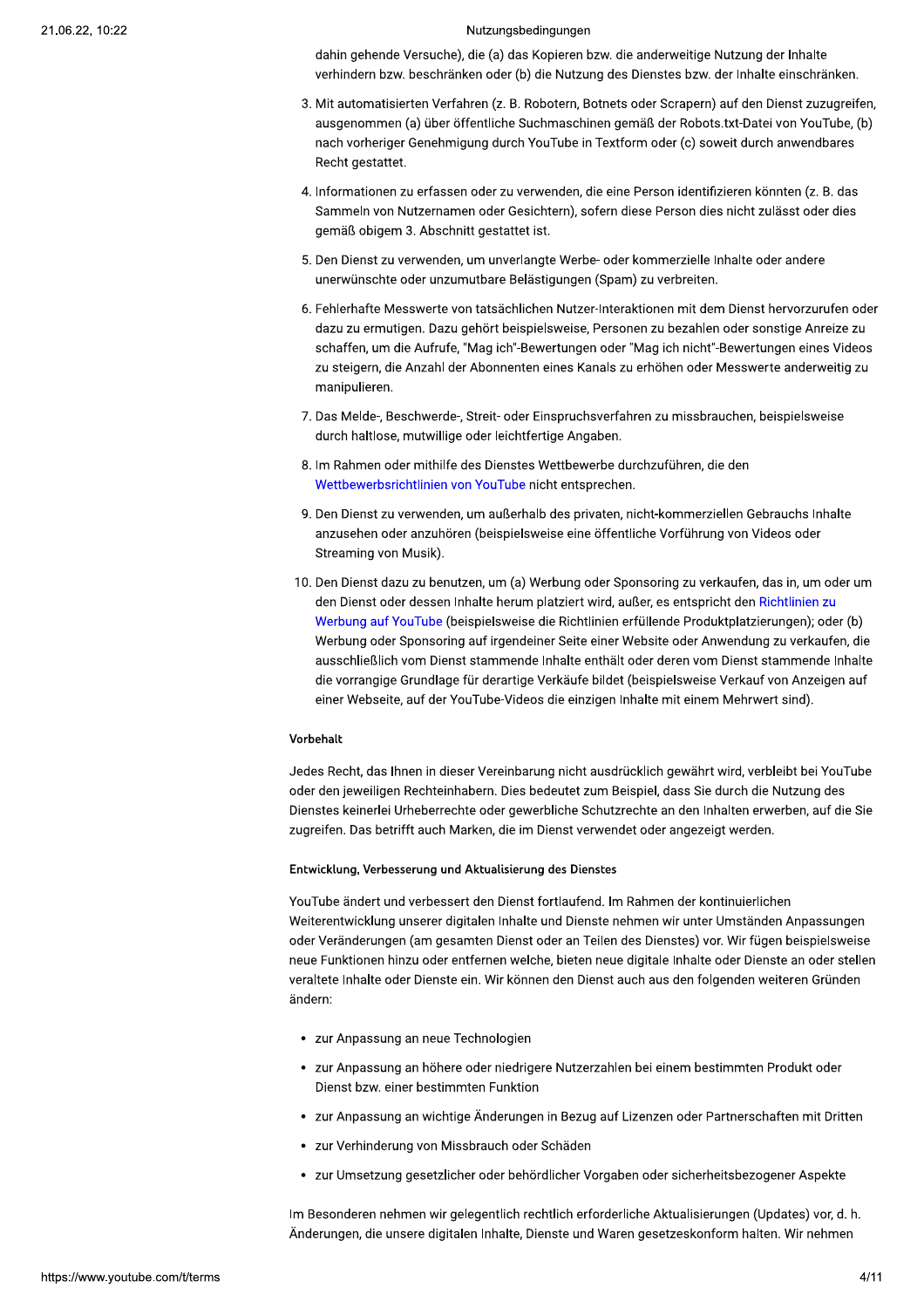diese Aktualisierungen an unseren digitalen Inhalten und Diensten aus Sicherheitsgründen vor und um dafür zu sorgen, dass sie den zu erwartenden Qualitätsstandards, wie den im Abschnitt "Gesetzliche Gewährleistung" beschriebenen Standards, entsprechen. Aktualisierungen, die schwerwiegende Sicherheitsrisiken beheben, können wir automatisch installieren. Bei anderen Aktualisierungen können Sie selbst entscheiden, ob Sie sie installieren möchten.

Bevor wir einen Teil des Dienstes ändern oder einstellen, berücksichtigen wir sorgfältig die Zumutbarkeit der Änderungen, Ihre Interessen als Nutzer, Ihre berechtigten Erwartungen und die potenziellen Auswirkungen auf Sie und andere. Teile des Dienstes werden von uns nur aus gerechtfertigten Gründen geändert oder eingestellt. Wenn eine Änderung sich negativ auf Ihre Nutzung des Dienstes oder Ihren Zugang darauf auswirkt, werden wir Sie vorab innerhalb einer angemessenen Frist per E-Mail darüber informieren. Diese E-Mail enthält eine Beschreibung der Änderungen, das Datum ihrer Implementierung sowie einen Hinweis darauf, dass Sie zur Beendigung Ihres Vertrages mit uns berechtigt sind, wenn die Änderungen mehr als nur geringfügig negative Auswirkungen haben. Ausgenommen sind dringende Fälle, in denen die Änderungen dazu dienen, Missbrauch oder Schäden zu verhindern, auf rechtliche Erfordernisse zu reagieren oder die Sicherheit und Funktionsfähigkeit der Dienste zu gewährleisten. Wir geben Ihnen außerdem die Möglichkeit, in Übereinstimmung mit den anwendbaren Gesetzen und Richtlinien Ihre Inhalte per Google Datenexport zu exportieren.

# **Ihre Inhalte und Ihr Verhalten**

### Einstellen von Inhalten

Wenn Sie einen YouTube-Kanal haben, können Sie gegebenenfalls Videos in unseren Dienst hochladen. Sie dürfen diese Inhalte dazu nutzen, für Ihr Unternehmen oder eine künstlerische Tätigkeit zu werben. Wenn Sie Inhalte hochladen, dürfen Sie über den Dienst keine Inhalte einstellen, die gegen diese Vereinbarung oder das Gesetz verstoßen.

Zum Beispiel dürfen die von Ihnen übermittelten Inhalte kein geistiges Eigentum Dritter (wie urheberrechtlich geschütztes Material) enthalten, außer Sie haben von dieser Partei die Berechtigung dazu erhalten oder sind von Rechts wegen anderweitig dazu befugt. Sie sind rechtlich für die Inhalte verantwortlich, die Sie über den Dienst übermitteln (einschließlich aller verfügbaren Ausnahmen oder Schranken des Urheberrechts oder verwandter Rechte, die im Recht der Europäischen Union vorgesehen sind). Dabei kommen möglicherweise automatisierte Systeme zum Einsatz, die Ihre Inhalte analysieren, um Verstöße und Missbrauch wie Spam, Malware und rechtswidrige Inhalte zu erkennen helfen.

#### Von Ihnen gewährte Rechte

Sie behalten Ihre Rechte als Urheber und alle bestehenden gewerblichen Schutzrechte an Ihren Inhalten. Kurz gesagt: Was Ihnen gehört, bleibt auch Ihres. Es ist jedoch erforderlich, YouTube und anderen Nutzern des Dienstes bestimmte, nachfolgend beschriebene Rechte zu gewähren.

### Lizenz an YouTube

Durch das Einstellen von Inhalten in den Dienst räumen Sie YouTube und seinen verbundenen Unternehmen (unter anderem YouTube LLC, Google LLC und Google Commerce Limited) das weltweite, nicht-exklusive, kostenfreie Recht ein, diese Inhalte zu nutzen (einschließlich ihres Hosting, ihrer öffentlichen Zugänglichmachung, Vervielfältigung, Verbreitung, Änderung, Anzeige und Wiedergabe, jeweils unter Beachtung der Urheberpersönlichkeitsrechte), ausschließlich zum Zweck der Erbringung und Verbesserung des Dienstes (auch durch die Inanspruchnahme von Dienstleistern) und lediglich in dem dafür nötigen Umfang.

### Lizenz an andere Nutzer

Sie gewähren auch jedem anderen Nutzer des Dienstes das weltweite, nicht-exklusive, kostenfreie Recht, im Rahmen des Dienstes auf Ihre Inhalte zuzugreifen und diese nutzen zu können (einschließlich der Vervielfältigung, Verbreitung, Änderung, Anzeige und Wiedergabe, jeweils unter Beachtung der Urheberpersönlichkeitsrechte), soweit dies erforderlich ist und durch Funktionen des Dienstes ermöglicht wird.

#### Laufzeit der Lizenz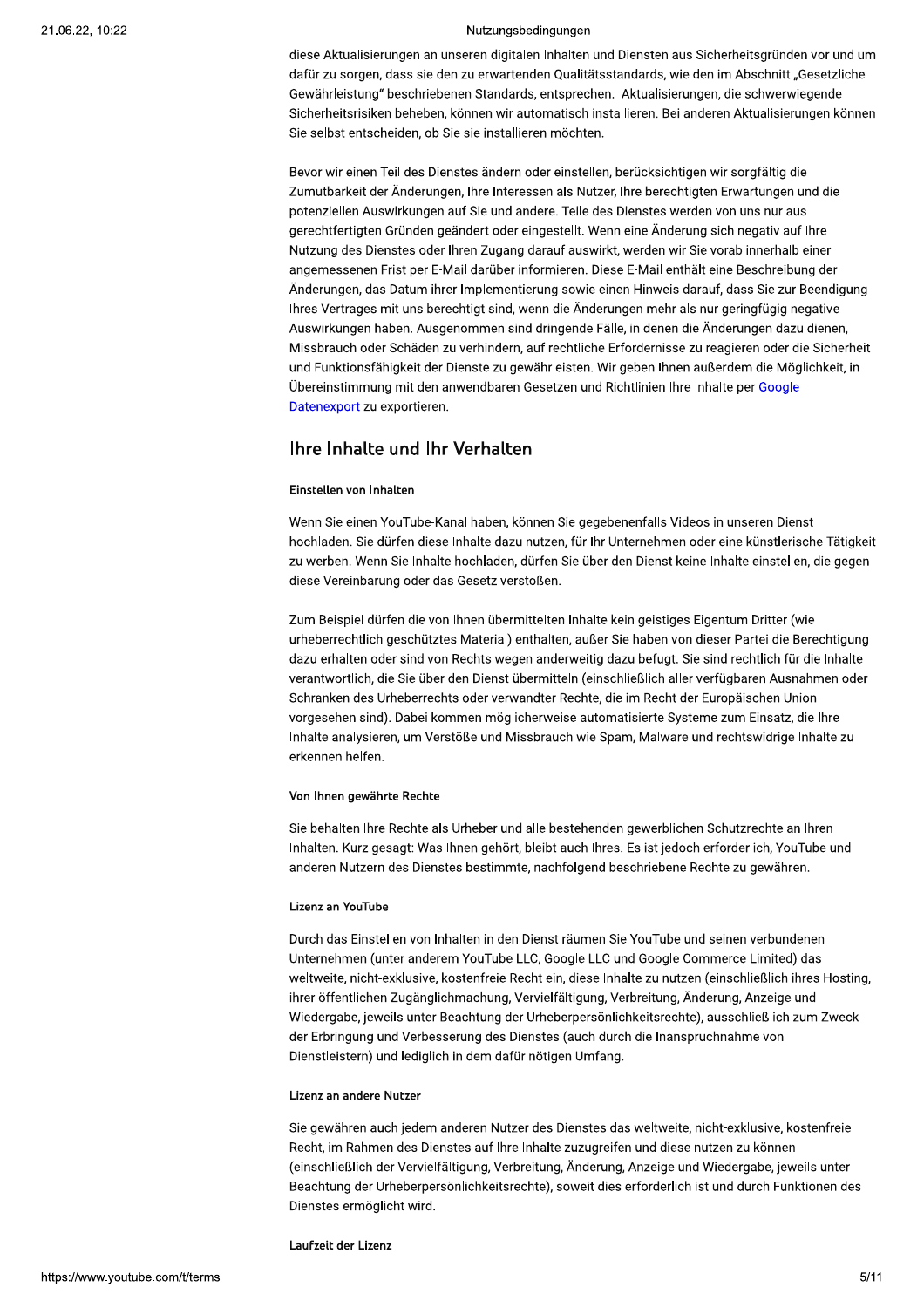Die Laufzeit der von Ihnen gewährten Lizenzen dauert fort, bis die Inhalte wie nachfolgend beschrieben entfernt werden. Nach dem Entfernen endet die Laufzeit der Lizenzen, es sei denn, Sie haben die weitere Nutzung von Inhalten nach der Entfernung erlaubt oder das Gesetz erfordert etwas anderes. Wenn Sie Inhalte entfernen, ist YouTube beispielsweise nicht dazu verpflichtet, (a) Inhalte zurückzurufen, die von anderen Nutzern im Rahmen einer eingeschränkten Offlinewiedergabe des Dienstes verwendet werden, oder (b) Kopien zu löschen, die wir aus rechtlichen Gründen aufbewahren müssen.

#### Recht auf Monetarisierung

Sie räumen YouTube das Recht ein, Ihre Inhalte auf dem Dienst zu monetarisieren. Diese Monetarisierung kann das Einblenden von Anzeigen in oder im Rahmen der Inhalte oder das Erheben von Zugriffsgebühren von den Nutzern umfassen. Diese Vereinbarung berechtigt Sie nicht zu Zahlungen. Zahlungen, die Sie aufgrund einer anderen Vereinbarung zwischen Ihnen und YouTube (z. B. über das YouTube-Partnerprogramm, Kanalmitgliedschaften oder Super Chat) von YouTube erhalten, werden ab dem 1. Juni 2021 als Tantiemen behandelt. Sofern gesetzlich vorgeschrieben, behält Google Steuern für diese Zahlungen ein.

#### **Entfernen Ihrer Inhalte**

Sie können Ihre Inhalte jederzeit entfernen. Sie haben ebenfalls die Möglichkeit, vor dem Entfernen eine Kopie Ihrer Inhalte zu erstellen. Wenn Sie nicht mehr über die in diesen Nutzungsbedingungen erforderlichen Rechte verfügen, müssen Sie Ihre Inhalte entfernen.

#### Entfernen von Inhalten durch YouTube

Wenn es objektive und konkrete Gründe zu der Annahme gibt, dass Ihre Inhalte (1) gegen diese Vereinbarung verstoßen oder (2) YouTube, unseren Nutzern oder Dritten schaden könnten, behalten wir uns das Recht vor, solche Inhalte vollständig oder teilweise zu entfernen. Wir benachrichtigen Sie unverzüglich darüber und erläutern den Grund für die Maßnahme, sowie bieten Ihnen die Möglichkeit, den Verstoß zu beheben oder das entsprechende Verhalten einzustellen, es sei denn, es gibt objektive und konkrete Gründe zu der Annahme, dass dies (a) gegen Gesetze bzw. Anordnungen einer Strafverfolgungsbehörde verstoßen oder für YouTube oder unsere verbundenen Unternehmen ein erhebliches Haftungsrisiko darstellen würde, (b) eine Ermittlung gefährden würde oder der Integrität bzw. dem Betrieb des Dienstes erheblich schaden würde oder (c) anderen Nutzern, Dritten, YouTube oder unseren verbundenen Unternehmen erheblich schaden würde. Weitere Informationen zum Melden von Inhalten und zur Richtliniendurchsetzung finden Sie in der YouTube-Hilfe auf der Seite zur Problembehebung. Sie finden dort auch eine Anleitung, wie Sie Beschwerde einlegen können, wenn Sie glauben, dass Inhalte irrtümlicherweise entfernt wurden. Wenn Sie Beschwerde einlegen, berücksichtigen wir Ihre Begründung für die Beschwerde und überprüfen unsere Entscheidung noch einmal.

# Verwarnungen wegen eines Verstoßes gegen die Community-**Richtlinien**

YouTube wendet ein Verwarnungssystem auf Inhalte an, die gegen die YouTube-Community-Richtlinien verstoßen. Jede Verwarnung führt zu unterschiedlichen Einschränkungen bis hin zur endgültigen Entfernung Ihres Kanals von YouTube. Eine Beschreibung der Auswirkungen von Verwarnungen auf Ihren Kanal finden Sie auf der Seite Verwarnungen wegen eines Verstoßes gegen die Community-Richtlinien. Wenn Sie der Meinung sind, dass eine Verwarnung irrtümlicherweise ausgesprochen wurde, können Sie hier Beschwerde einlegen. Wir berücksichtigen dann Ihre Begründung für die Beschwerde und überprüfen unsere Entscheidung noch einmal.

Sollten für Ihren Kanal aufgrund einer Verwarnung Einschränkungen gelten, dürfen Sie keinen anderen Kanal verwenden, um diese Einschränkungen zu umgehen. Ein Verstoß gegen dieses Verbot stellt eine schwerwiegende Verletzung dieser Vereinbarung dar. Google behält sich das Recht vor, in diesem Fall Ihr Google-Konto zu kündigen oder Ihren Zugriff auf den gesamten oder einen Teil des Dienstes zu sperren.

Schutz von Urheberrechten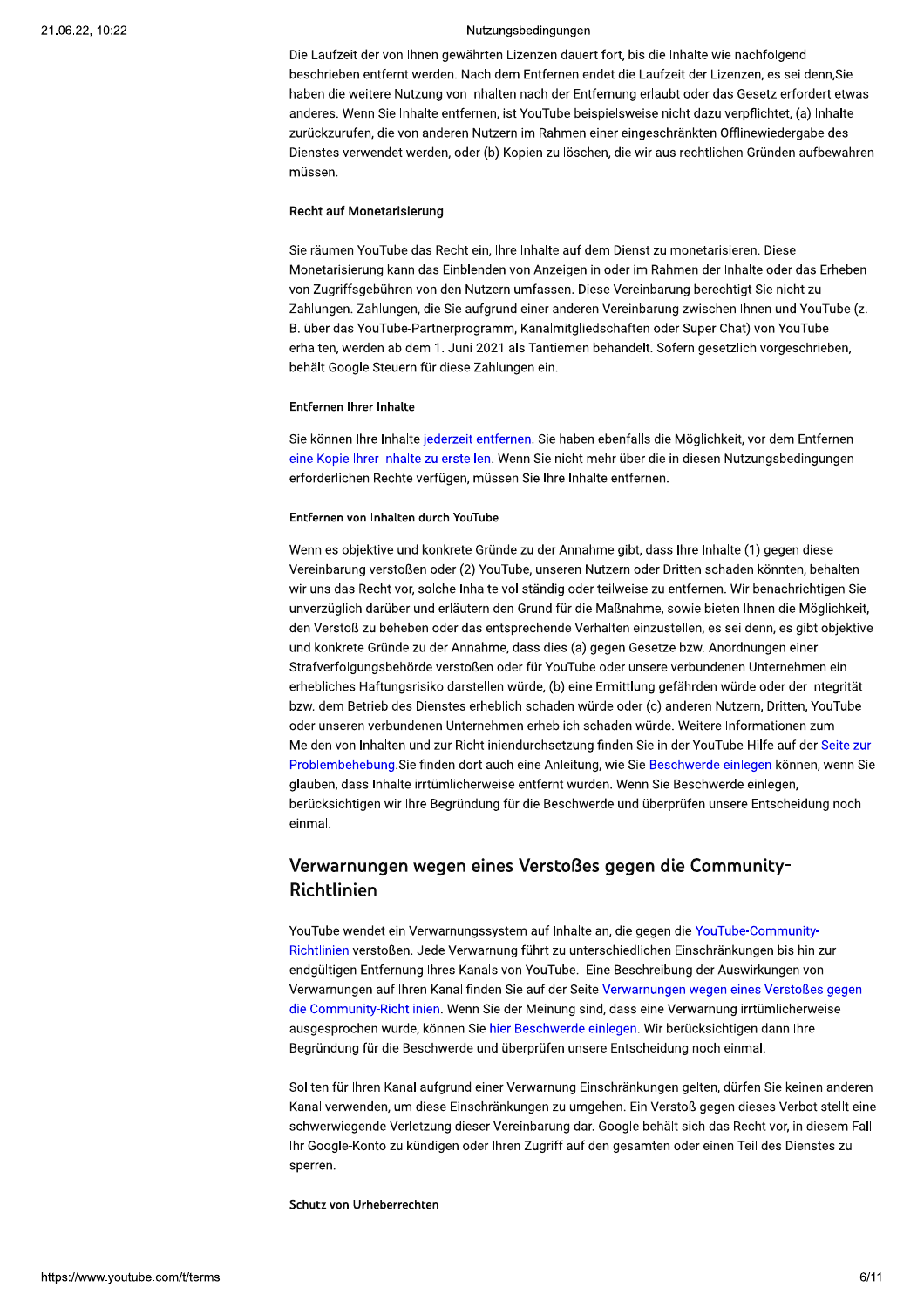In den YouTube-Richtlinien zum Urheberrecht stellen wir Informationen zur Verfügung, mit deren Hilfe Rechteinhaber die Möglichkeit haben, ihr geistiges Eigentum online wahrzunehmen. Wenn Sie der Ansicht sind, dass Ihre Urheberrechte im Rahmen des Dienstes verletzt wurden, nehmen Sie bitte Kontakt mit uns auf.

Wir reagieren auf Meldungen zu mutmaßlichen Urheberrechtsverletzungen gemäß dem Verfahren in unseren YouTube-Richtlinien zum Urheberrecht. Sie finden dort auch Informationen zum Aufheben einer Urheberrechtsverwarnung. Die YouTube-Richtlinien sehen in angemessenen Fällen die Kündigung des Zugangs zum Dienst für Nutzer vor, die wiederholt gegen Urheberrechte verstoßen.

# Sperrung und Kündigung von Konten

#### Kündigung durch Sie

Sie können die Nutzung des Dienstes jederzeit einstellen. Sie können den Dienst auch von Ihrem Google-Konto löschen, was zur Schließung Ihres YouTube-Kanals und der Entfernung Ihrer Daten führt. Hierbei besteht die Möglichkeit, dass Sie Ihre Daten zuvor kopieren und herunterladen.

#### Kündigung und Sperrung durch YouTube

YouTube behält sich das Recht vor, Ihr Google-Konto oder Ihren Zugriff auf den gesamten oder einen Teil des Dienstes zu sperren oder zu kündigen, wenn (a) Sie diese Vereinbarung erheblich oder wiederholt verletzen, (b) wir dies tun müssen, um rechtlichen Anforderungen oder einer gerichtlichen Verfügung nachzukommen, oder (c) es objektive und konkrete Gründe zu der Annahme gibt, dass ein Verhalten vorliegt, das Nutzern, Dritten, YouTube oder unseren verbundenen Unternehmen schadet oder für diese Haftungsansprüche zur Folge hat.

#### Benachrichtigung über Kündigung oder Sperrung

Wir werden Sie über den Grund der Kündigung oder Sperrung durch YouTube informieren und soweit ein diese Vereinbarung verletzendes Verhalten Grund der Kündigung oder Sperrung ist, Ihnen Gelegenheit geben, diese Verletzung abzustellen bzw. zu beheben, es sei denn, es gibt obiektive und konkrete Gründe zu der Annahme, dass dies (a) gegen Gesetze bzw. Anordnungen einer Strafverfolgungsbehörde verstoßen würde, (b) eine Ermittlung gefährden würde, (c) die Integrität, den Betrieb oder die Sicherheit des Dienstes schwerwiegend beeinträchtigen würde oder (d) anderen Nutzern, Dritten, YouTube oder unseren verbundenen Unternehmen schwerwiegend schaden würde.

#### Auswirkungen der Sperrung oder Kündigung eines Kontos

Wenn Ihr Google-Konto gekündigt wurde oder Ihr Zugriff auf den Dienst eingeschränkt wird, können Sie bestimmte Funktionen des Dienstes (wie etwa die Videowiedergabe) auch ohne Konto weiterhin nutzen. Diese Vereinbarung hat für eine solche Nutzung weiterhin Gültigkeit. Wenn Sie der Meinung sind, dass es sich bei der angekündigten Kündigung oder Sperrung um einen Fehler handelt, können Sie über dieses Formular Beschwerde einlegen. Wir berücksichtigen dann Ihre Begründung für die Beschwerde und überprüfen unsere Entscheidung noch einmal.

## Software in unserem Dienst

### **Herunterladbare Software**

Falls die Nutzung des Dienstes herunterladbare Software (beispielsweise die YouTube Studio App) erfordert oder beinhaltet, gewährt YouTube Ihnen eine persönliche, weltweite, unentgeltlich nutzbare, nicht übertragbare und nicht-exklusive Lizenz zur Nutzung der Software, die YouTube Ihnen im Rahmen des Dienstes zur Verfügung stellt, sofern diese Software nicht zusätzlichen Bedingungen unterliegt, die eine Lizenz erteilen. Mit dieser Lizenz erhalten Sie lediglich die Erlaubnis, den Dienst in der von YouTube angebotenen Form zu verwenden und in den Genuss der zugehörigen Vorteile gemäß dieser Vereinbarung zu kommen. Sie sind nicht berechtigt, irgendeinen Teil der Software zu vervielfältigen, zu verändern, zu verbreiten, zu verkaufen oder zu vermieten. Darüber hinaus dürfen Sie diese Software weder rekonstruieren (Reverse Engineering) noch versuchen, deren Quellcode zu extrahieren. Ausnahmen gelten nur, wenn derartige Einschränkungen gesetzlich unzulässig sind oder Sie über die schriftliche Einwilligung von YouTube verfügen

#### **Open Source**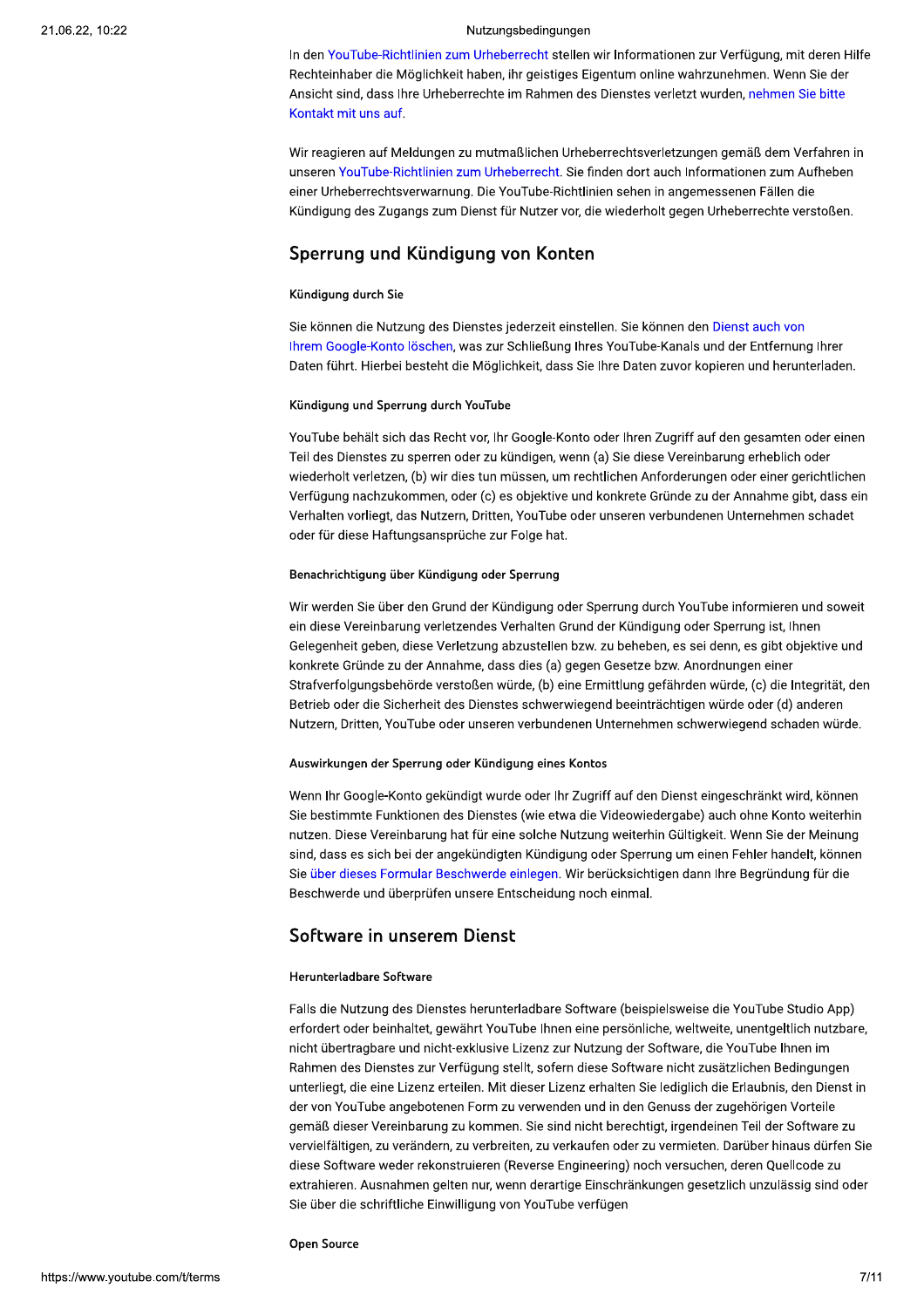Teile der Software, die in unserem Dienst verwendet wird, werden möglicherweise im Rahmen einer Open Source-Lizenz angeboten. Eine Open Source-Lizenz kann Bestimmungen enthalten, die ausdrücklich einige Regelungen dieser Nutzungsbedingungen außer Kraft setzen. In diesem Fall stellen wir Ihnen diese Open Source-Lizenz zur Verfügung.

# Sonstige rechtliche Bestimmungen

#### Gesetzliche Gewährleistung

Wenn Sie ein im Europäischen Wirtschaftsraum (EWR) ansässiger Verbraucher sind und unseren Nutzungsbedingungen zugestimmt haben, gilt für Sie gemäß den im EWR anwendbaren Verbraucherrechten eine gesetzliche Gewährleistung für die digitalen Inhalte oder Dienste, die wir Ihnen bereitstellen. Im Rahmen dieser Gewährleistung haften wir für jeden Mangel, den Sie feststellen, vorbehaltlich der folgenden Voraussetzungen:

- · Sie stellen den Mangel innerhalb von zwei Jahren ab der einmaligen Bereitstellung von digitalen Inhalten oder Diensten (z. B. Kauf eines Films) fest.
- · Sie stellen den Mangel zu einem beliebigen Zeitpunkt während der "fortlaufenden" Bereitstellung von digitalen Inhalten oder Diensten (z. B. einem kostenpflichtigen Abo) fest.

Möglicherweise schreiben die Gesetze Ihres Landes eine noch längere Gewährleistung vor. Ihre Ansprüche aus solchen gesetzlichen Gewährleistungen werden nicht durch andere kommerzielle Garantien eingeschränkt, die wir bieten. Wenn Sie einen Anspruch geltend machen möchten, können Sie [uns kontaktieren].

#### Zusicherung

Wir betreiben den Dienst mit angemessener Sorgfalt und Sachkenntnis.

#### Haftungsausschluss

Die Gesetzgebung schreibt für Verbraucher bestimmte Rechte vor, die vertraglich weder ausgeschlossen noch abgeändert werden können. Kein Bestandteil dieser Vereinbarung berührt diese Rechte, die Ihnen als Verbraucher zustehen. Abgesehen von den in dieser Vereinbarung ausdrücklich festgelegten oder gesetzlich vorgeschriebenen Bedingungen (siehe Abschnitt "gesetzliche Gewährleistung") macht YouTube keine besonderen Zusicherungen in Bezug auf den Dienst. Zum Beispiel machen wir keine zusätzlichen Zusicherungen in Bezug auf die über den Dienst bereitgestellten Inhalte, in Bezug auf die spezifischen Funktionen des Dienstes oder dessen Genauigkeit, Zuverlässigkeit, Verfügbarkeit oder Eignung für Ihre Zwecke oder in Bezug darauf, dass die von Ihnen übermittelten Inhalte im Dienst zugänglich sind oder dort gespeichert werden.

#### Haftungsbeschränkung

Bei Vorsatz und grober Fahrlässigkeit, auch der gesetzlichen Vertreter und Erfüllungsgehilfen, haften Sie und YouTube nach den gesetzlichen Bestimmungen. Das gleiche gilt bei schuldhaft verursachten Schäden aus der Verletzung des Lebens, des Körpers oder der Gesundheit, bei Schäden, die durch das Fehlen einer garantierten Beschaffenheit verursacht wurden, sowie im Falle arglistig verschwiegener Mängel. Bei durch Sie oder YouTube, deren gesetzlichen Vertreter oder Erfüllungsgehilfen leicht fahrlässig verursachten Sach- und Vermögensschäden ist die Haftung beschränkt auf Fälle der Verletzung einer wesentlichen Vertragspflicht, jedoch der Höhe nach begrenzt auf den bei Vertragsschluss vorhersehbaren und vertragstypischen Schaden. Wesentliche Vertragspflichten sind solche, deren Erfüllung die ordnungsgemäße Durchführung eines Vertrages überhaupt erst ermöglicht und auf deren Einhaltung die Vertragsparteien regelmäßig vertrauen dürfen. Die Haftung nach dem Produkthaftungsgesetz bleibt unberührt. Im Übrigen ist die Haftung von Ihnen und YouTube ausgeschlossen. Diese Regelung stellt keine Änderung der Beweislast zu Lasten der Nutzer des Dienstes dar.

### Links zu Drittanbietern

Der Dienst kann Links zu Websites und Onlinediensten von Drittanbietern enthalten, die sich nicht im Eigentum oder unter der Kontrolle von YouTube befinden. YouTube hat keinen Einfluss auf solche Websites und Onlinedienste und ist auch nicht dafür verantwortlich. Lassen Sie bitte Vorsicht walten,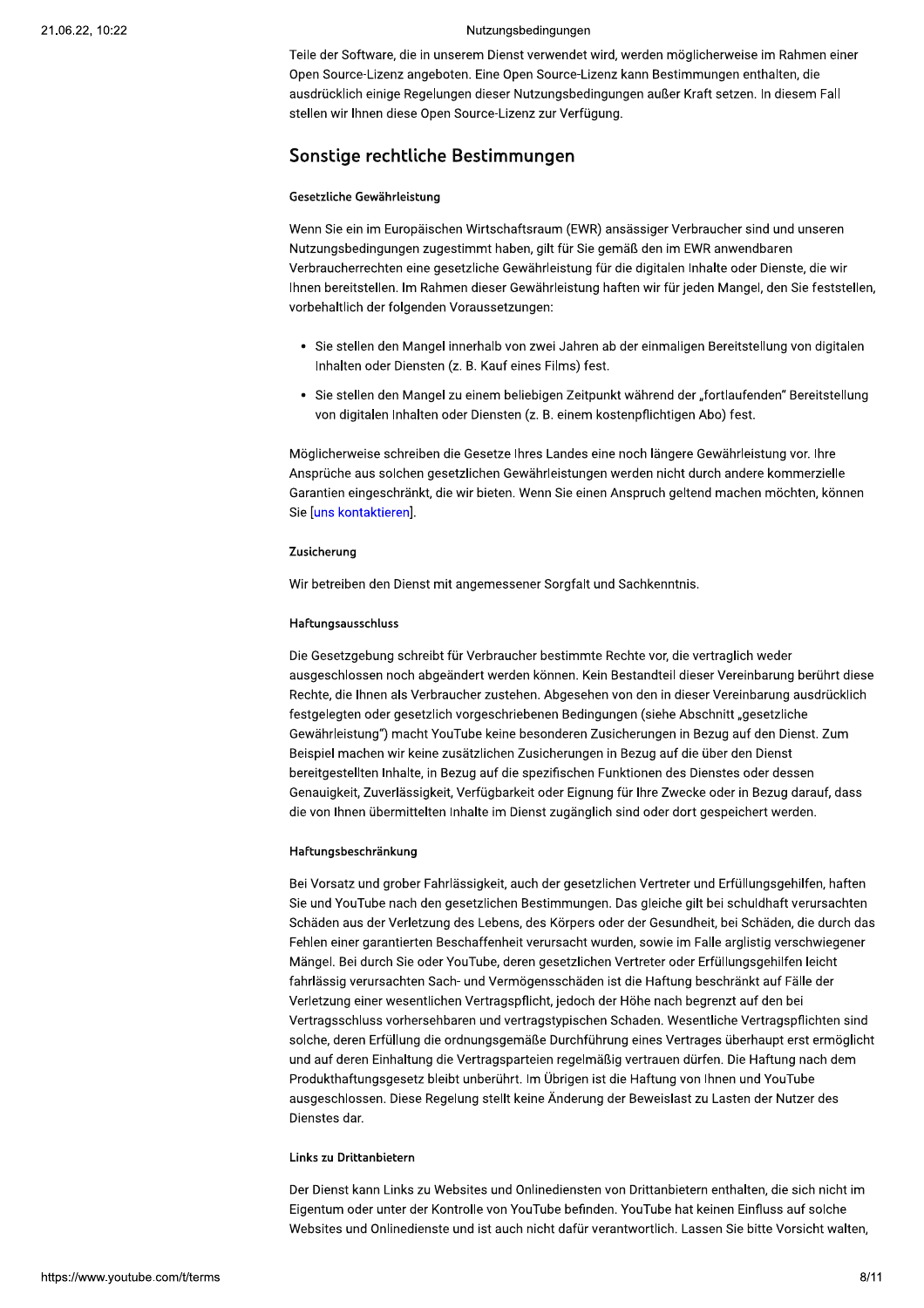Notice particle to the control of the main state of the content of the content of the content of the content of the content of the content of the content of the content of the content of the content of the content of the c

#### Widerruf gemäß geltendem Recht im Europäischen Wirtschaftsraum (EWR)

Wenn Sie ein Verbraucher sind, der im Europäischen Wirtschaftsraum (EWR) ansässig ist, sind Sie laut den im EWR geltenden Verbraucherrechten ab dem 28. Mai 2022 dazu berechtigt, diesen Vertrag wie im EU-Muster-Widerrufsformular weiter unten beschrieben zu widerrufen. Wenn Sie ein Verbraucher sind, der im Europäischen Wirtschaftsraum (EWR) ansässig ist, sind Si<br>den im EWR geltenden Verbraucherrechten ab dem 28. Mai 2022 dazu berechtigt, diesen Vertrag<br>im EU-Muster-Widerrufsformular weit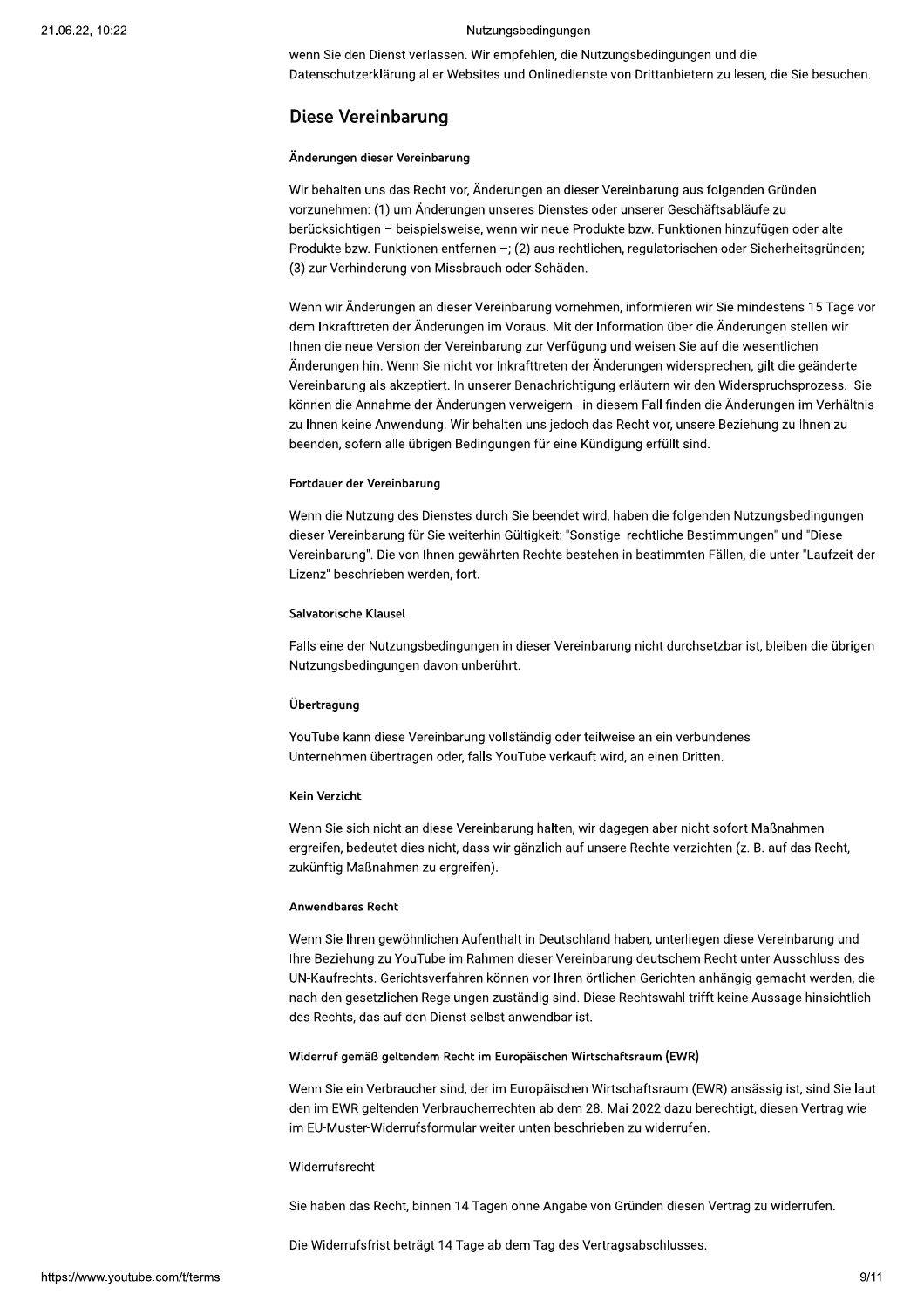Um Ihr Widerrufsrecht auszuüben, müssen Sie uns mittels einer eindeutigen Erklärung (z. B. mit der Post versandter Brief oder E-Mail) über Ihren Entschluss, diesen Vertrag zu widerrufen, informieren. Das ist möglich per E-Mail an account-withdrawal@google.com, per Telefon unter der Nummer +35 31800832663 (unten finden Sie eine Liste der landesspezifischen Telefonnummern); oder per Post an Google Ireland Limited, Gordon House, Barrow Street, Dublin 4, Irland. Sie können dafür das beigefügte Muster-Widerrufsformular verwenden, das jedoch nicht vorgeschrieben ist. Sie können das Muster-Widerrufsformular oder eine andere eindeutige Erklärung auch auf unserer Webseite (g.co/EEAWithdrawalForm) elektronisch ausfüllen und übermitteln. Wenn Sie diese Möglichkeit nutzen, senden wir Ihnen für einen solchen Widerruf unverzüglich eine Empfangsbestätigung über ein dauerhaftes Medium, z. B. per E-Mail.

Zur Wahrung der Widerrufsfrist reicht es aus, wenn Sie die Mitteilung bezüglich der Ausübung des Widerrufsrechts vor dem Ablauf des Widerrufszeitraums senden.

#### Folgen des Widerrufs

Wenn Sie diesen Vertrag widerrufen, müssen wir Ihnen alle Zahlungen, die wir von Ihnen erhalten haben, zurückzahlen. Dies muss unverzüglich und spätestens binnen 14 Tagen ab dem Tag erfolgen, an dem die Mitteilung über Ihren Widerruf dieses Vertrags bei uns eingegangen ist. Zu diesen Zahlungen gehören auch die Lieferkosten (mit Ausnahme der zusätzlichen Kosten, die sich daraus ergeben, dass Sie eine andere Art der Lieferung als die von uns angebotene, günstigste Standardlieferung ausgewählt haben). Die Erstattung erfolgt über dasselbe Zahlungsmittel, das Sie für die ursprüngliche Transaktion verwendet haben, es sei denn, Sie haben sich ausdrücklich mit einer anderen Methode einverstanden erklärt. In keinem Fall werden Ihnen bei einer solchen Erstattung Gebühren berechnet.

### Muster-Widerrufsformular

(Wenn Sie den Vertrag widerrufen wollen, dann füllen Sie bitte dieses Formular aus und senden Sie es zurück).

- An \_Google Ireland Limited, Gordon House, Barrow Street, Dublin 4, Irland, [accountwithdrawal@google.com]\_:

- Hiermit widerrufe ich den von mir abgeschlossenen Vertrag über die Erbringung der folgenden Dienstleistung

 $-$  Bestellt am  $-$ 

- Name des Verbrauchers \_\_

| - Anschrift des Verbrauchers |  |
|------------------------------|--|
|------------------------------|--|

- Unterschrift des Verbrauchers (nur bei Mitteilung auf Papier) \_

— Datum

Google-Kontaktdaten für einen Widerruf

| l and            | Telefonnummer |
|------------------|---------------|
| Österreich       | 0800-001-180  |
| Belgien          | 0800-58-142   |
| <b>Bulgarien</b> | 0800-14-744   |
| Tschechien       | 800-720-070   |
| Zypern           | 800-92-492    |
| Kroatien         | 0800-787-086  |